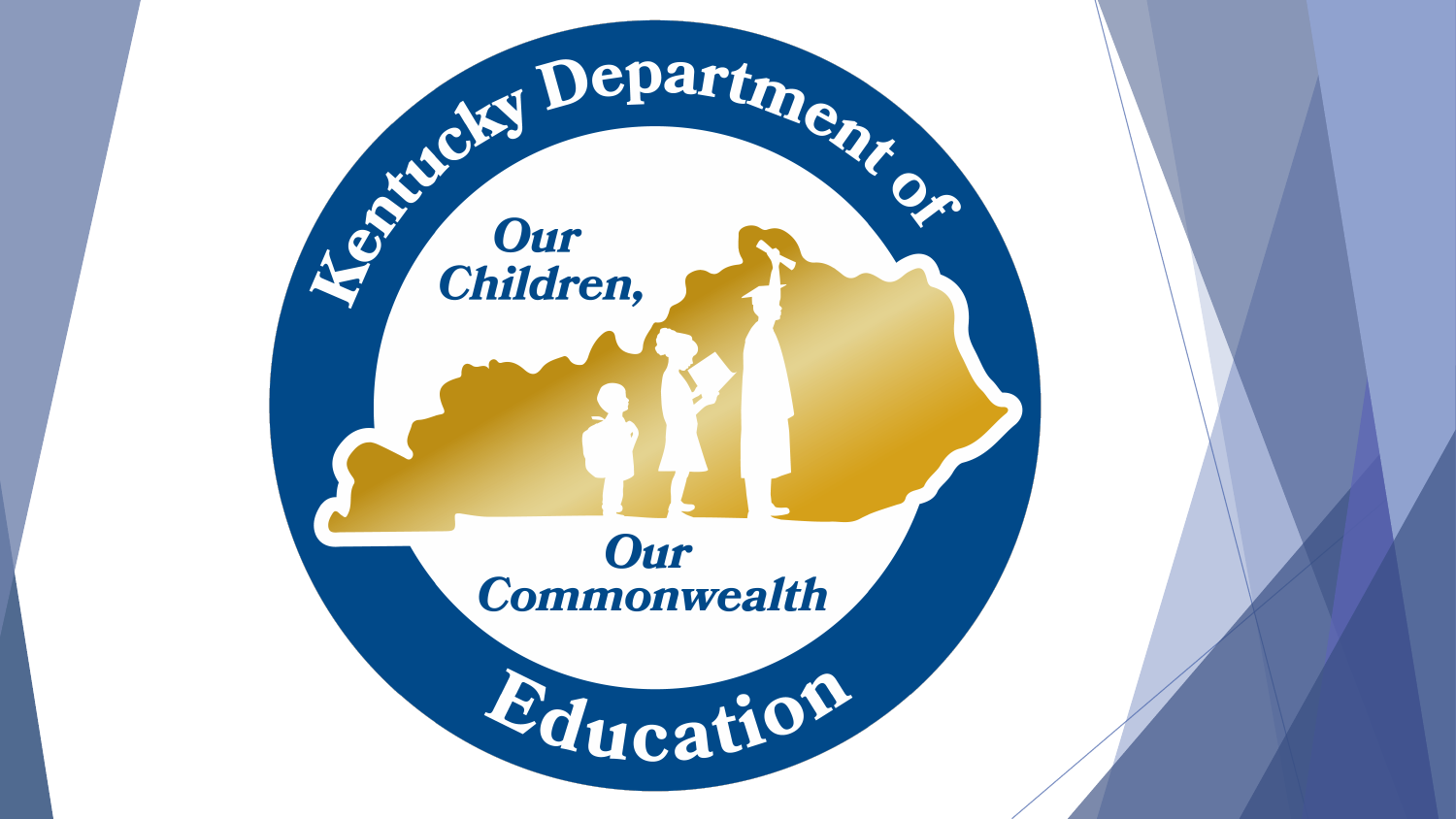# Advancing Education Update

*Karen Dodd, Chief Performance Officer, Kentucky Department of Education*



Departme.

Our **Commonwealth** 

 $E_{\text{ducatio}}$ 

Agencies I

**Our**<br>Children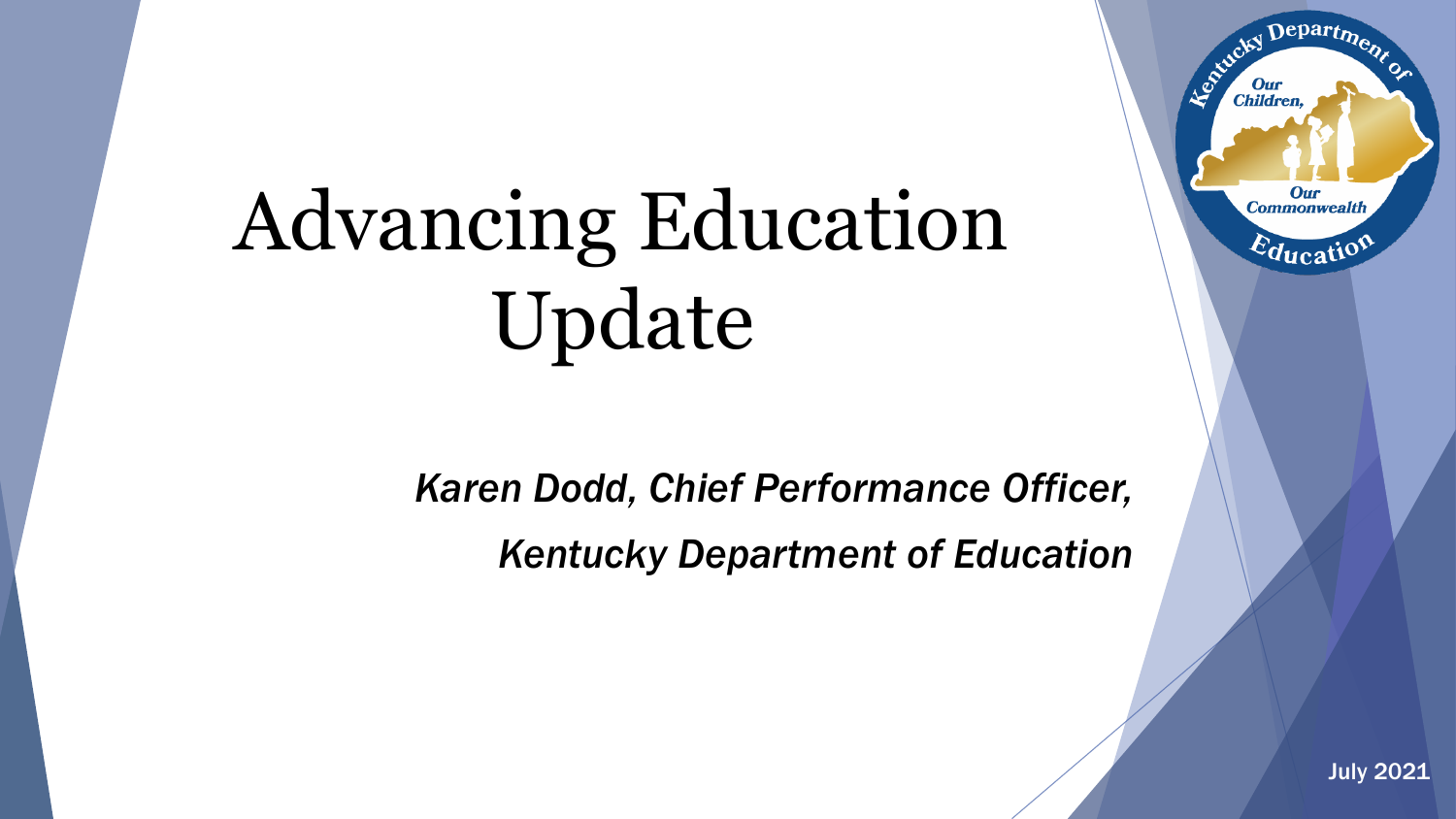Components of the Advancing Education Project **Purpose** 

Utilize effective listening techniques and cocreate tools and resources with diverse stakeholders for the purpose of meeting the needs of students, families, educators and community leaders by changing how we educate in Kentucky.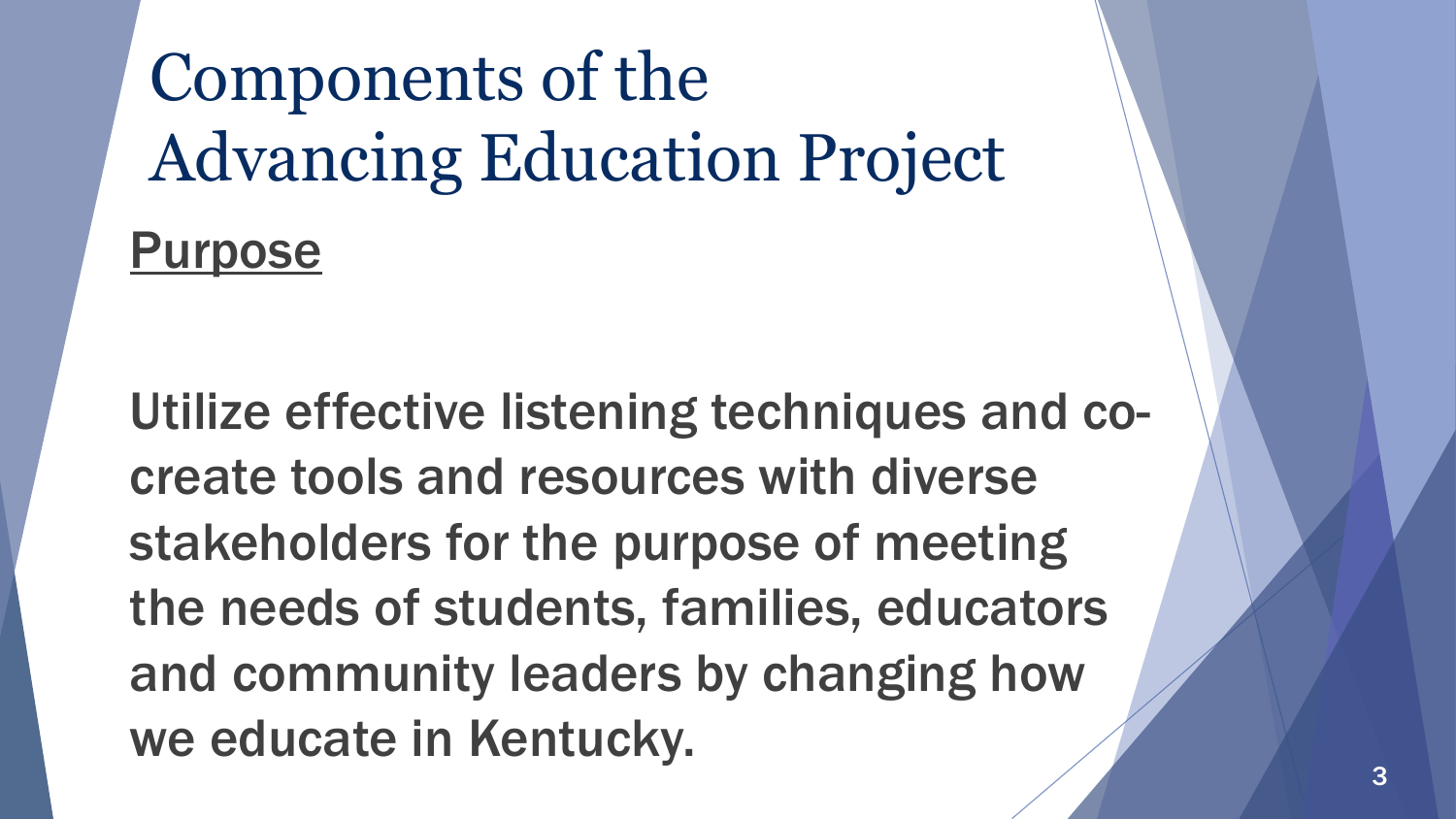Components of the Advancing Education Project (Cont.)

- Keep, Stop, Start Survey
- Commissioner's Listening Tour
- Courageous Conversations
- Kentucky Coalition for Advancing Education
- **Local Laboratories of Learning (L3)**
- Student Mental Health Forums
- Kentucky Future of Education Summit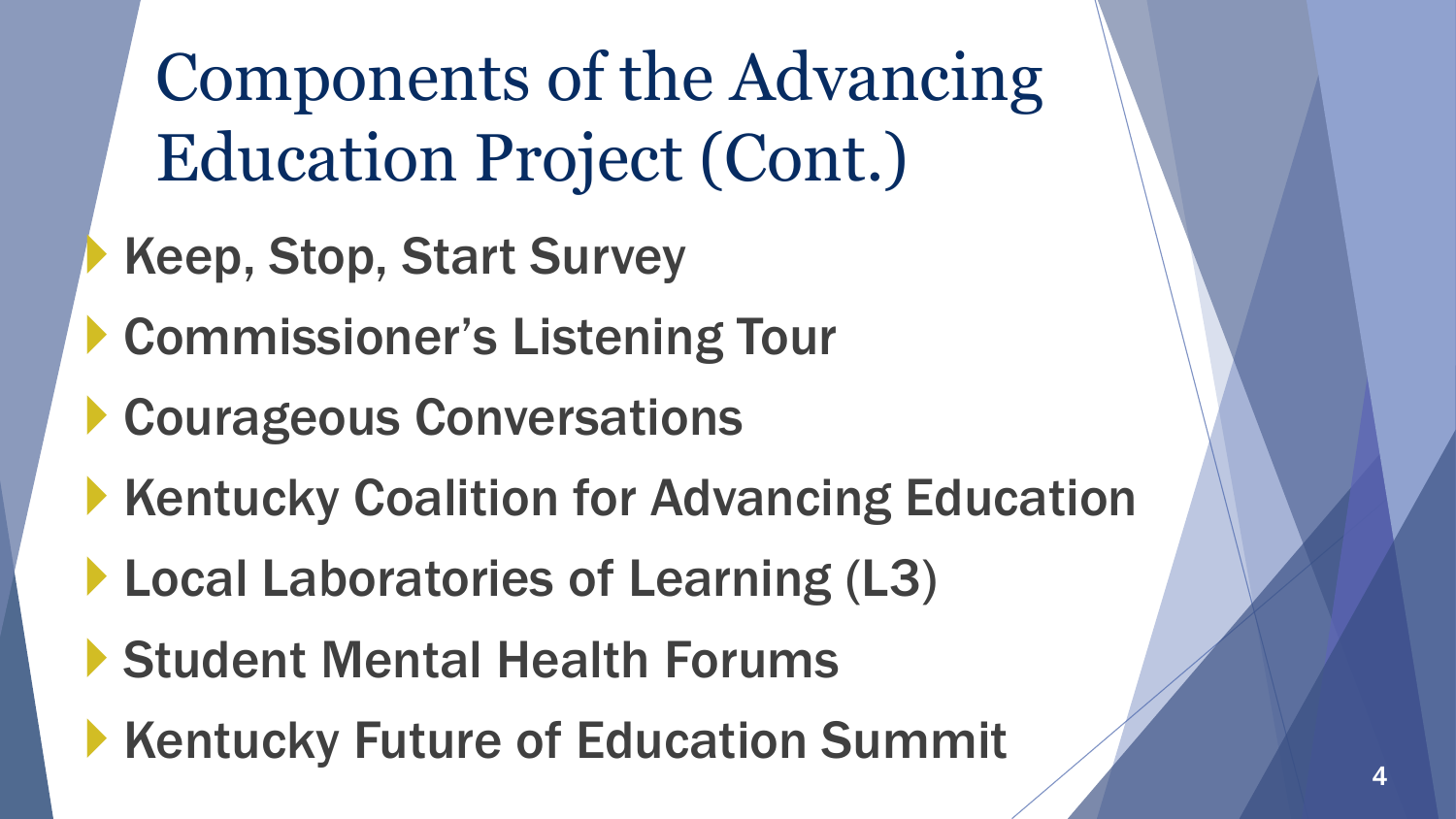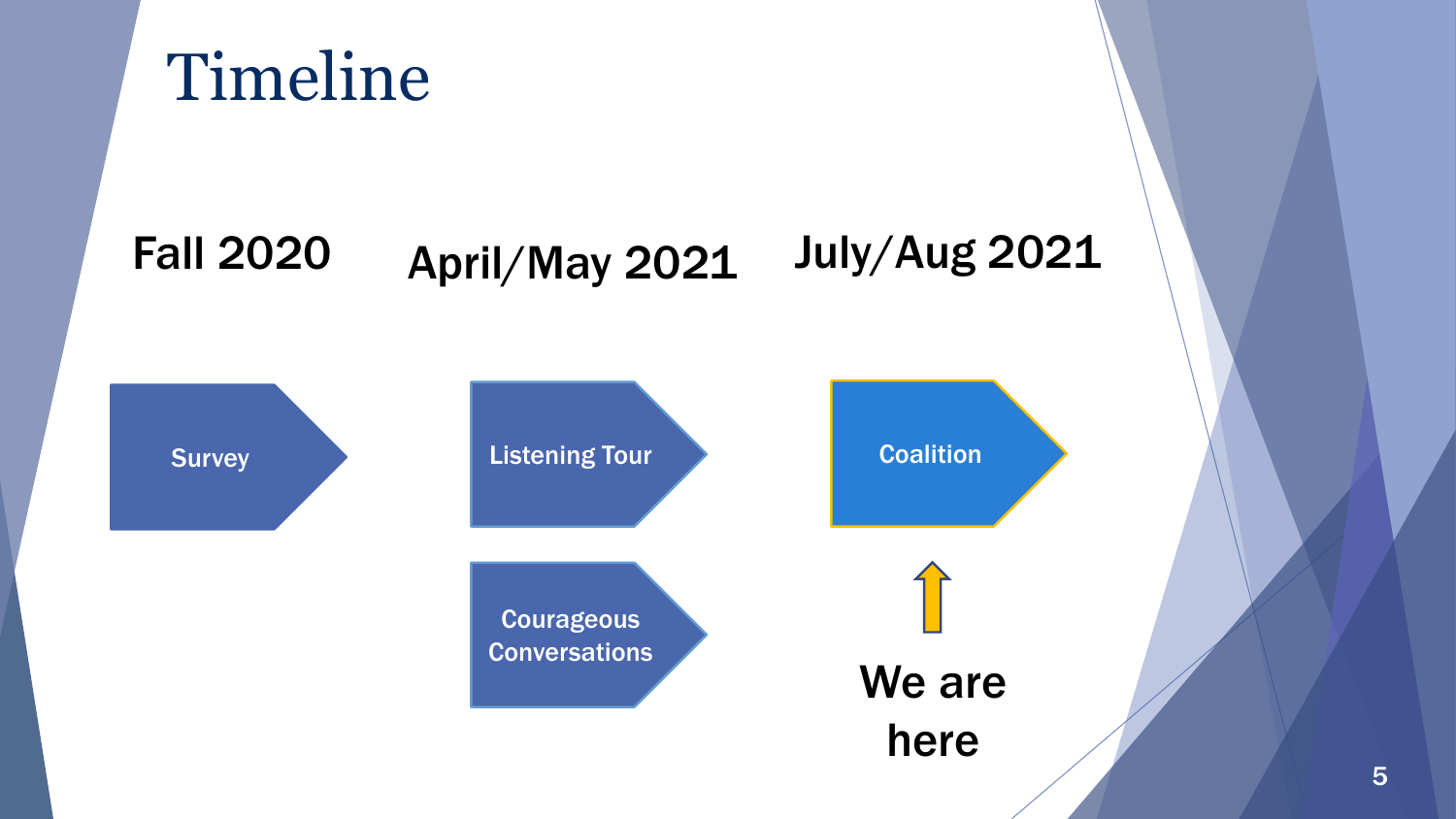# Timeline

Fall 2021 – Spring 2022

### September 2021



**Student** Mental Health Forums

November 2021

Summit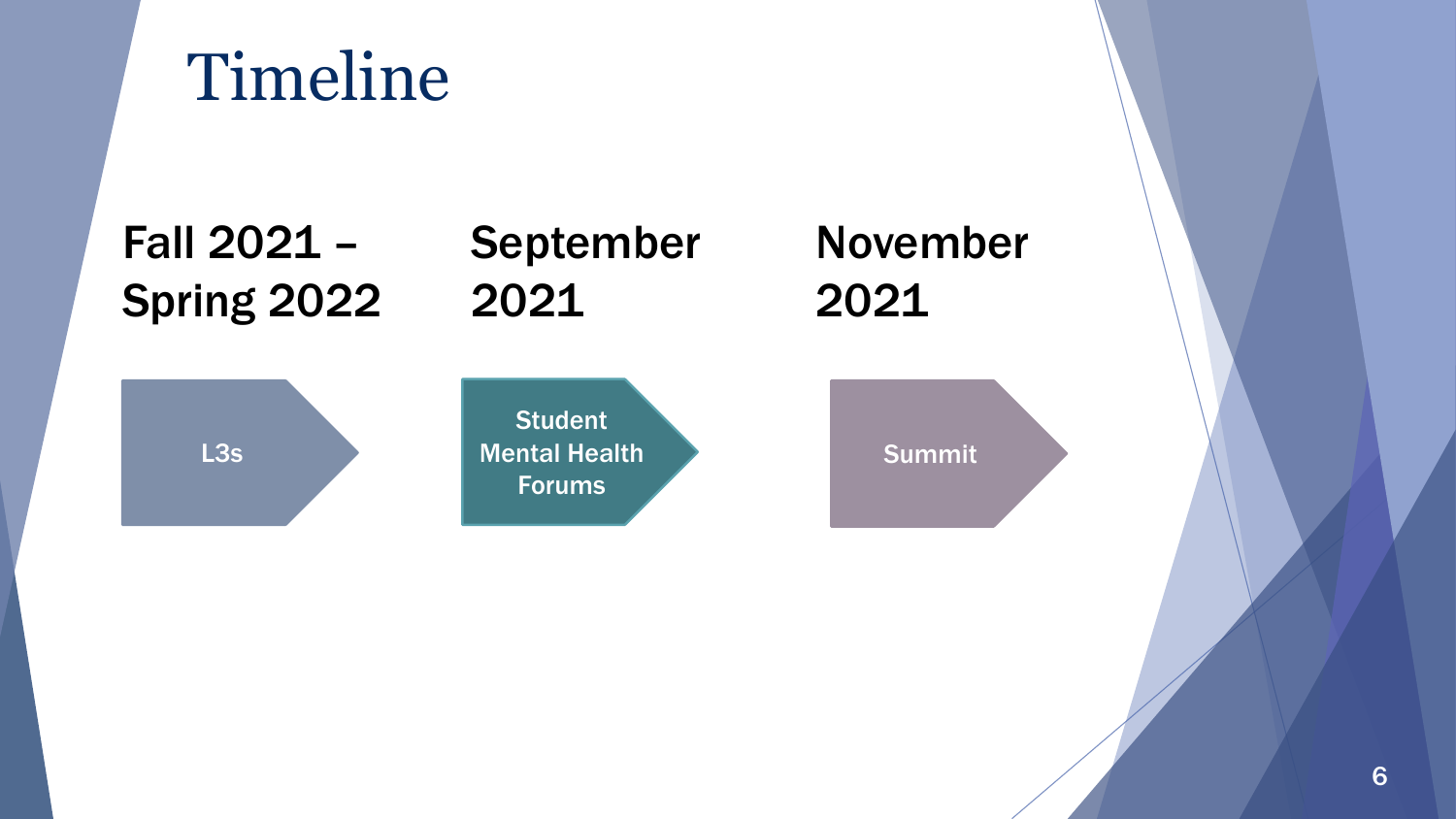# Coalition Update with our Partners



leading with learning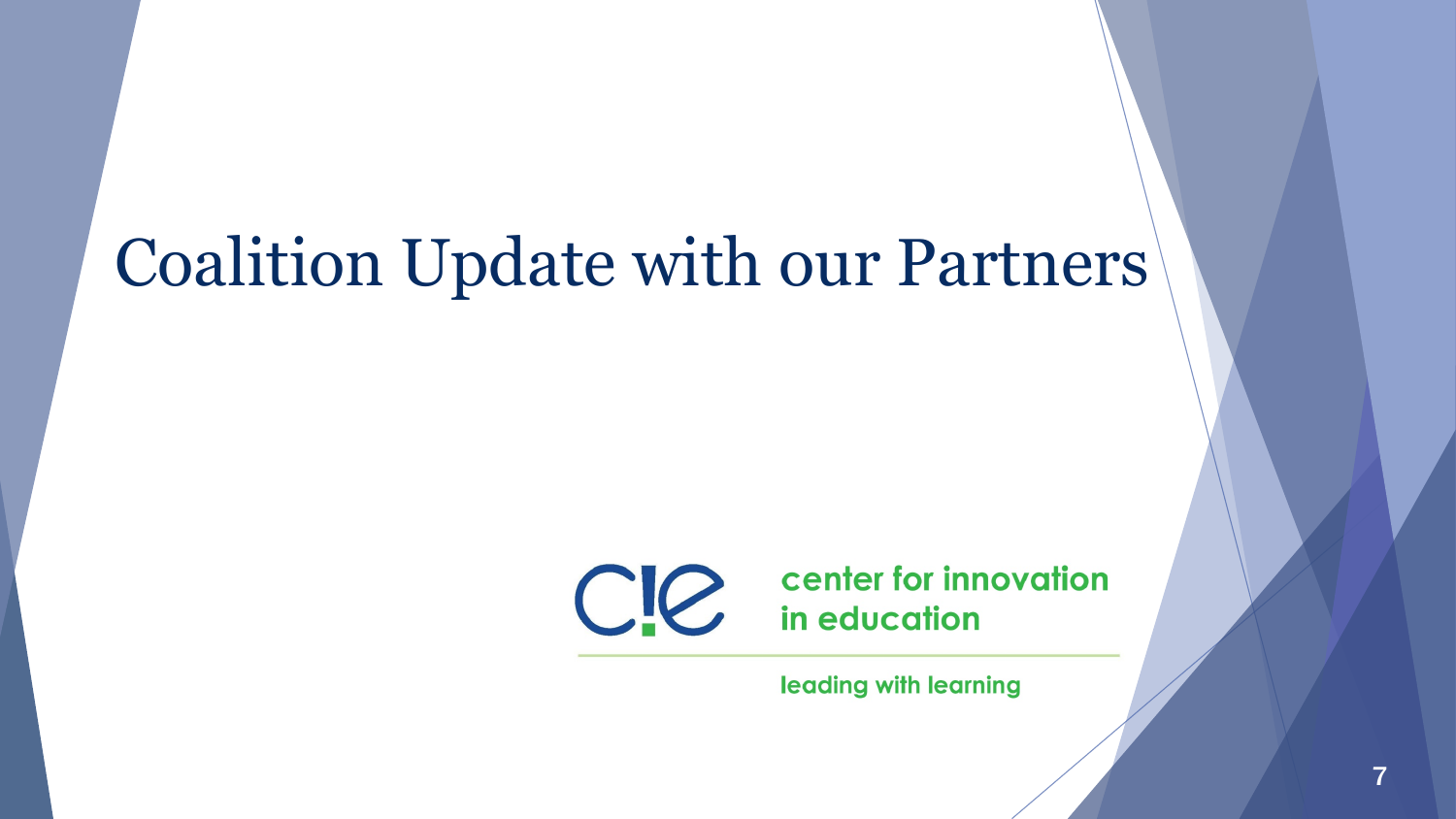**Coalition** 

### What was the Work of the Coalition?

We are here

- ▶ Gather insights from across the commonwealth
- Synthesize insights into current state and future state reports
- I Identify what we need to learn to keep moving toward the future state
- **Practice being inclusive partners and share** some insights about working together with the L3 communities

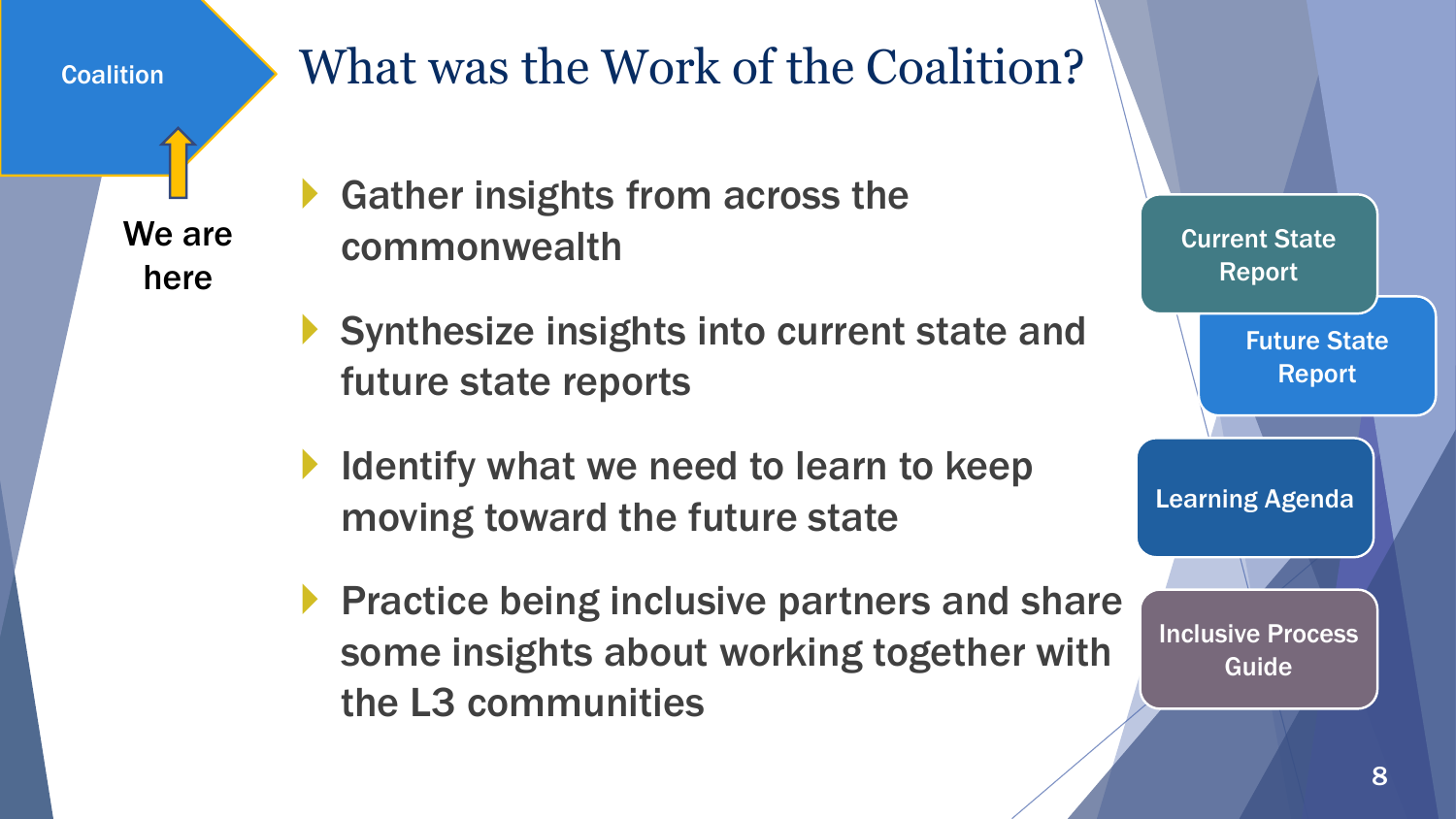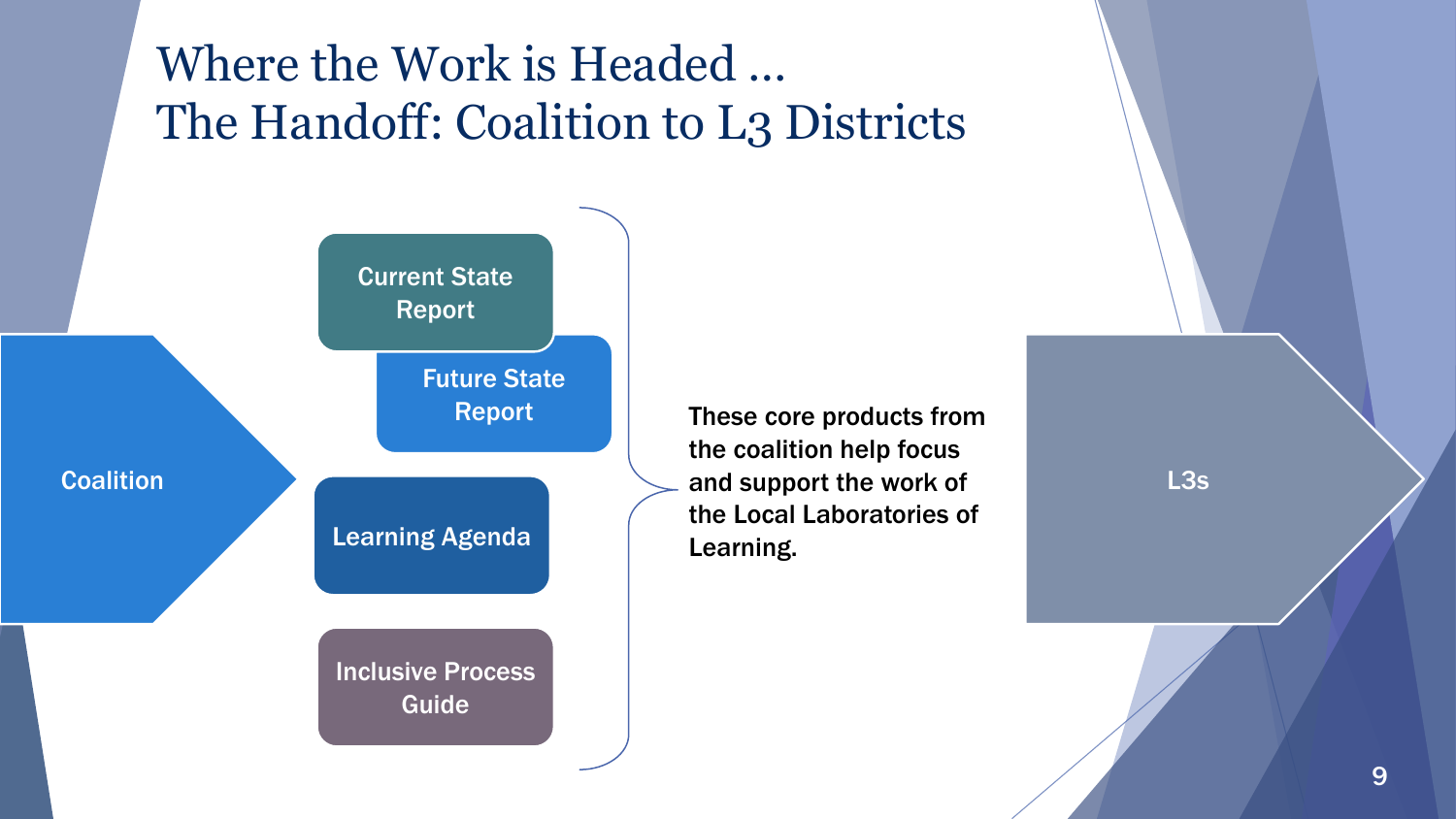### Sponsorship from KDE and the KSBE

**KSBE** set the stage with your equity resolution.

#### Dr. Glass and Chair Young

offered sponsorship to the Coalition, and then participated in the full coalition process.

#### Dr. Glass and KDE

- Engaged the L3 teams in the coalition.
- Are investing in learning and design support for the L3s.
- Have made a clear commitment to learning from the L3 communities, and leading the system in responding to what they learn.

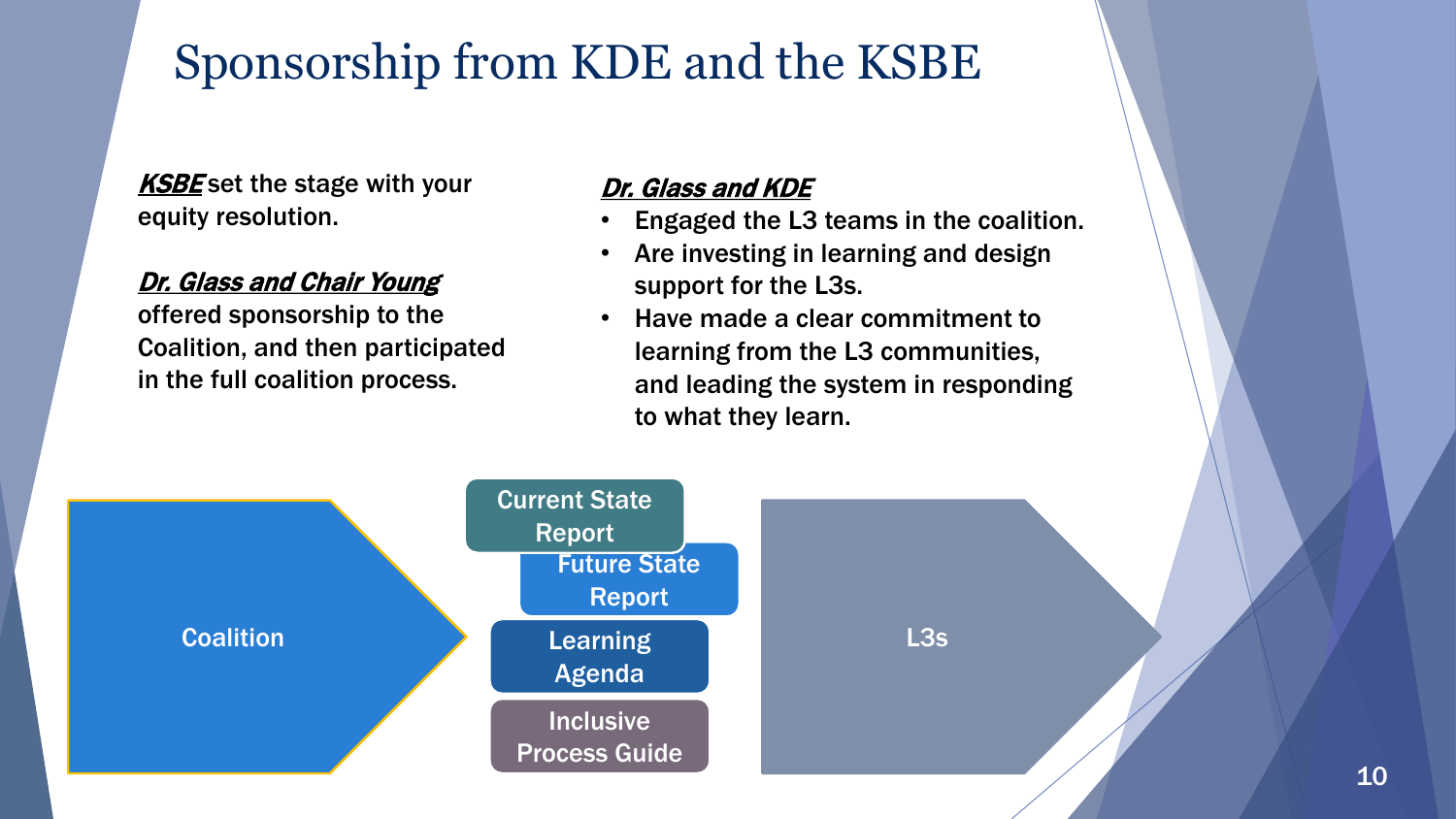### Sponsorship from KDE and the KSBE

#### Today the board will:

- Engage with the Current State
- **Explore some Future State and** Learning Agenda Implications

#### In the future the board will:

**October** 

- Receive all four final reports from the coalition
- Consider endorsing the reports and expressing support for the L3 communities Future
- Learn alongside the L3 Communities
- Consider policy and practice implications and action

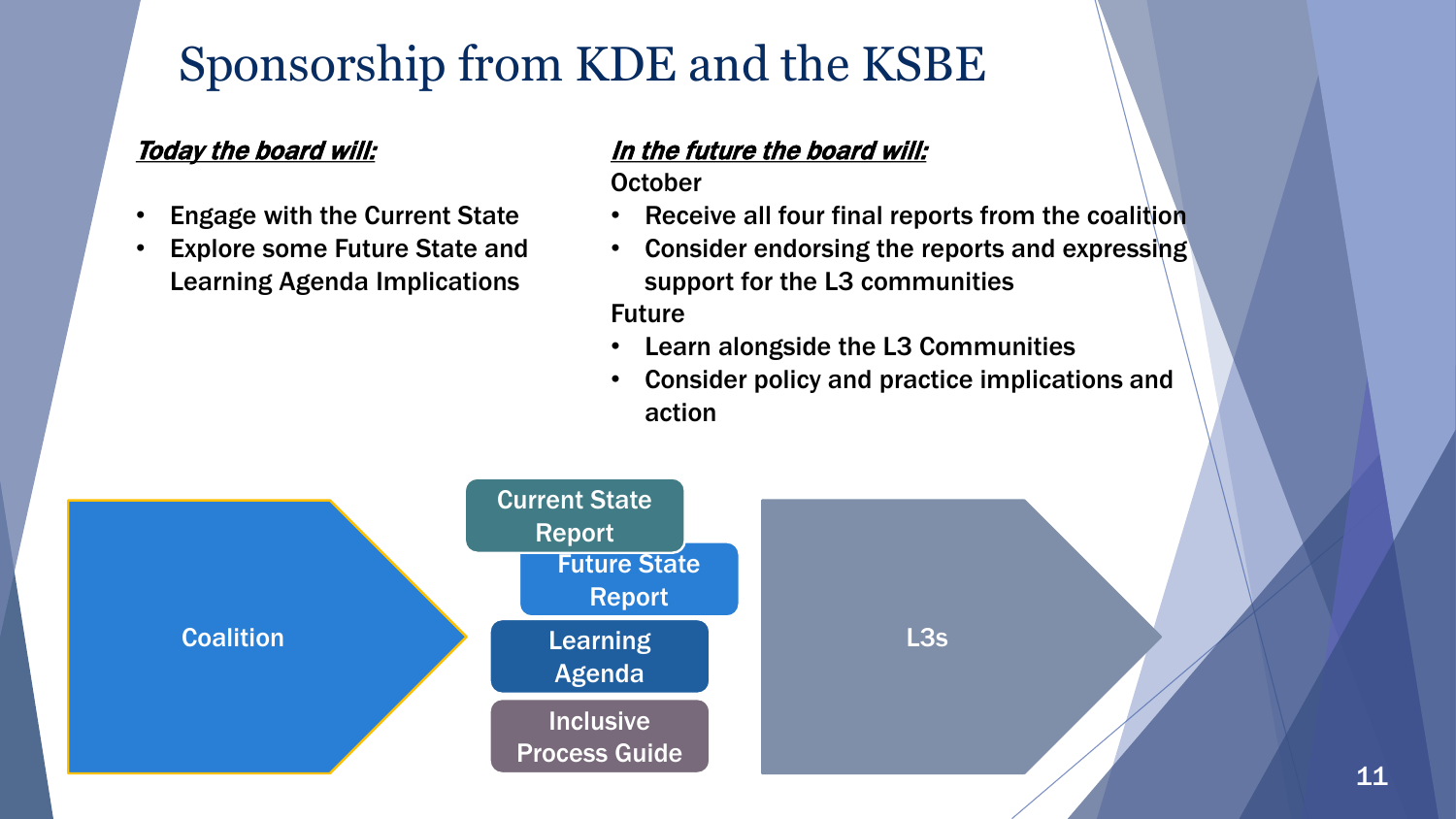**Overview of data collection process** 

### Commonwealth level themes:

*Themes from across users: students, families, teachers, leaders and community members*

### Section per user:

Themes for this group of users

Profiles that illustrate the experiences, needs and insights from these users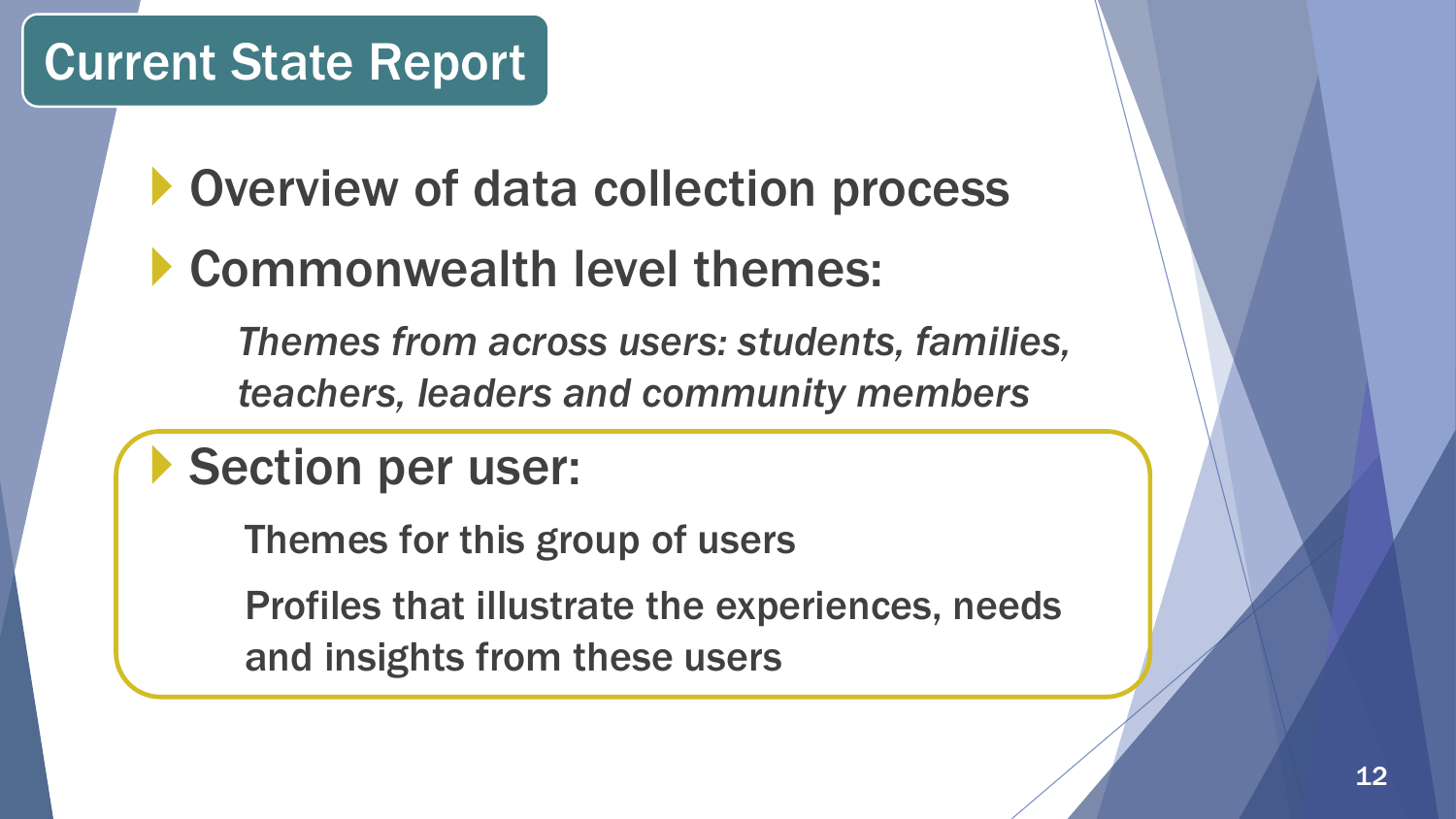### Current State Report  $\blacktriangleright$  Engaging with the Data

- **Look at the profiles for your assigned user type** 
	- Students
	- **Families**
	- **Community Members**
	- **Teachers**
	- School and District Leaders
- Take 10 minutes to review (individually or in pairs)
	- Read the themes and a few of the profiles that led the coalition to generate the themes.
	- What stuck with you as you empathized with this group of users?
		- o *Please be ready to share a few of your thoughts.*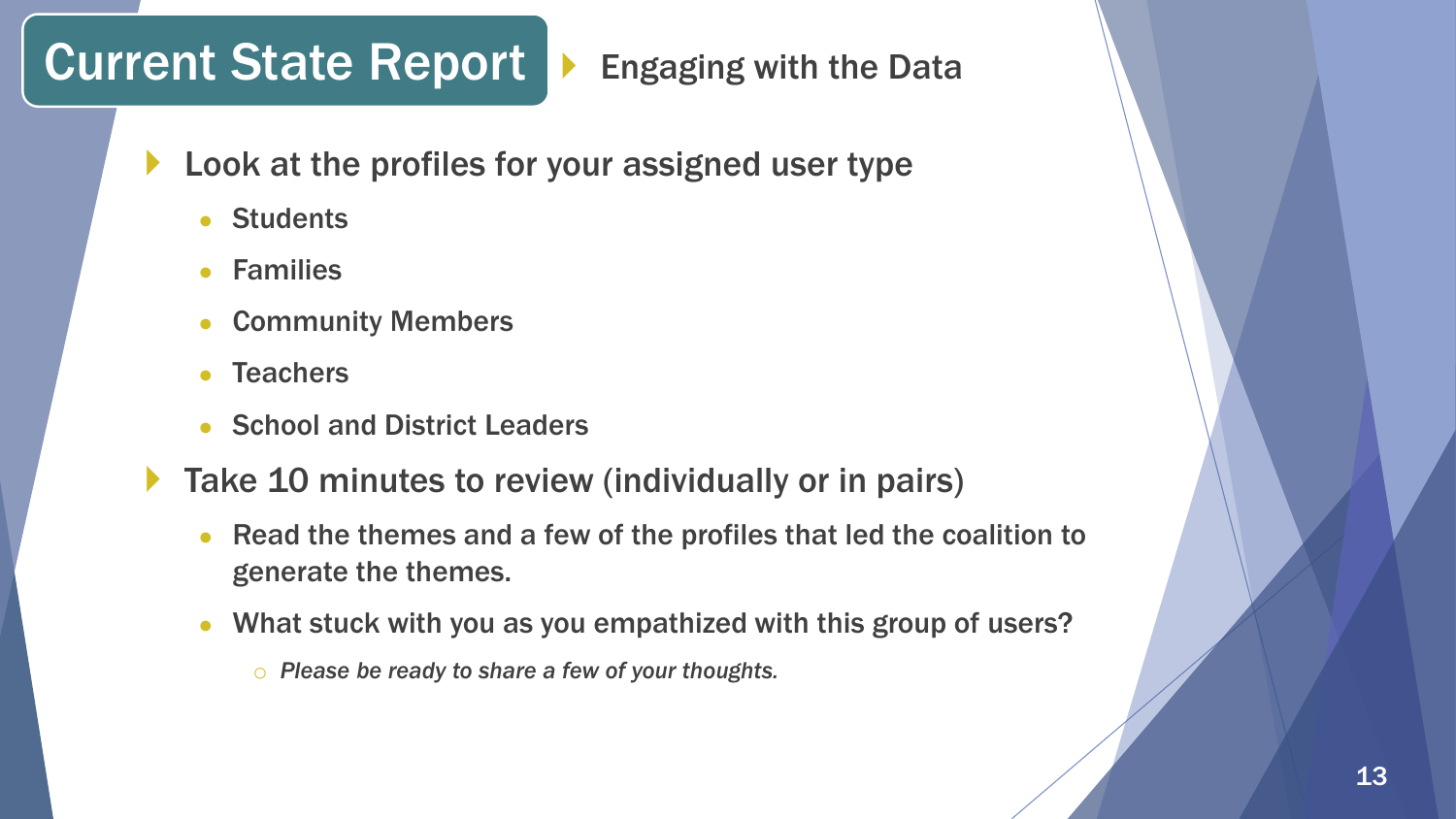### Overview of data collection process

### Commonwealth level themes:

*Themes from across users: students, families, teachers, leaders and community members*

### Section per user:

Themes for this group of users

Profiles that illustrate the experiences, needs and insights from these users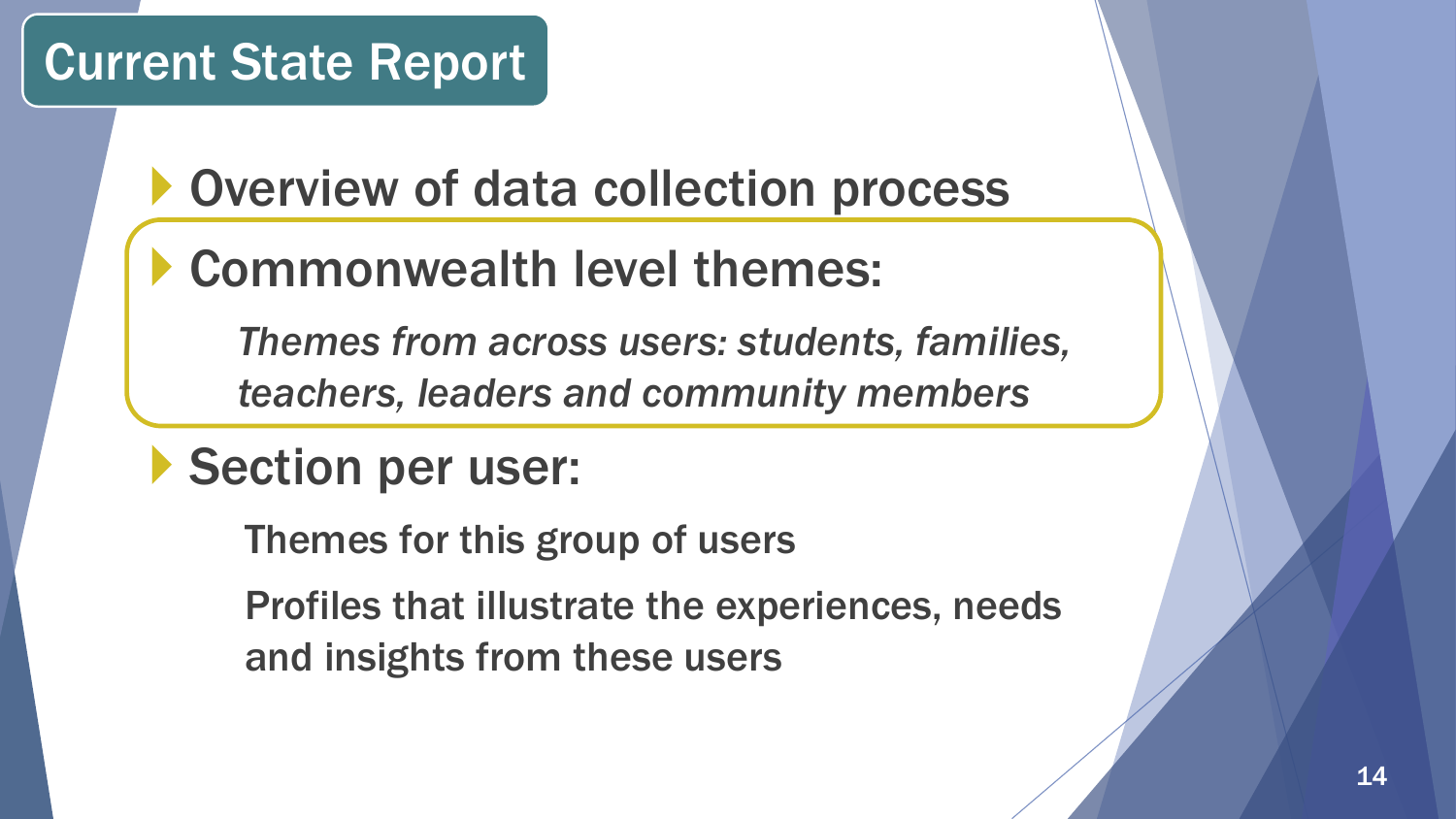### Current State Report > Commonwealth-Level Themes

- Stakeholders believe that everyone is trying, everyone is working hard. Students are trying, teachers are trying, families and communities are trying. School and district leaders and KDE all are working hard on behalf of Kentucky's students. There is a reverence for education and educators in Kentucky.
- Schools are a hub of community, and they could do more to expand relational trust and public trust more globally.
- The culture of schooling does not sufficiently welcome, foster or facilitate the kind of collaboration that might expand trust. The commitment to efficiency, impartiality and authority get in the way of authentic, learner-centered and community-centered collaboration and partnership.
- Inequities in opportunities and outcomes persist, despite the efforts of students, families, educators, system leaders and communities. It is important to learn more about the root causes of these inequities.
- The system doesn't really know, see or value each stakeholder as an individual. This was as true for students and families as it was teachers and leaders. There are similar feelings from communities that the system doesn't adequately see, know or value the aspirations, assets and challenges of their community.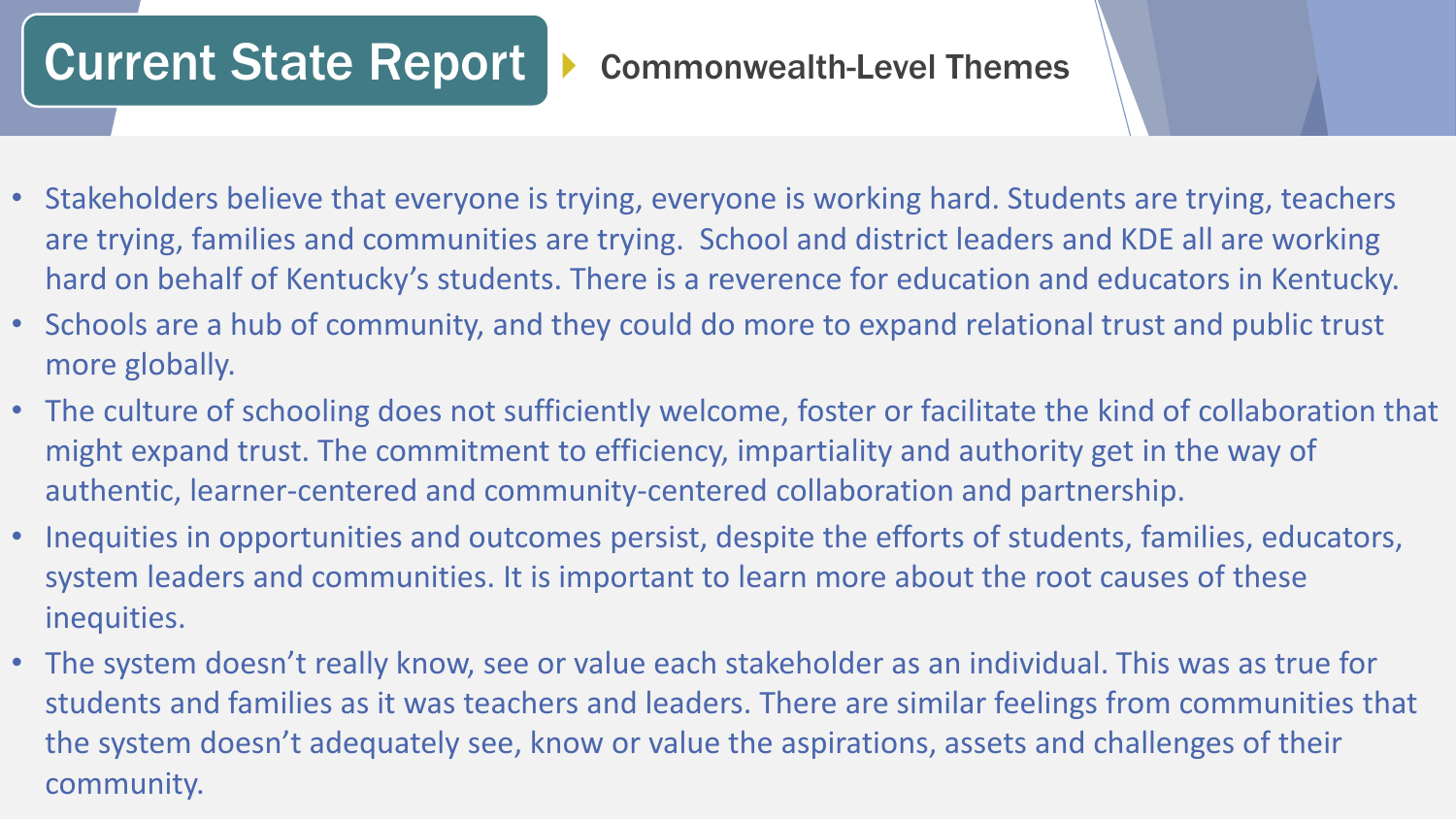### Current State Report | Commonwealth-Level Themes

- While there are significant efforts made to communicate and provide students and their families with data that promotes continued learning, few stakeholders feel that communication and feedback are currently promoting shared understanding, mutual trust and partnership.
- The current approach to state and federal accountability and assessment sends a message of distrust, breeds competition and plays a powerful role in making stakeholders feel like numbers or cogs in a machine that is ultimately accountable to state and federal entities.
- There is a hunger for local accountability and assessment systems that see a more full picture of each student, and value the investment teachers and school leaders and local boards make in providing relevant, personal and joyful learning opportunities to each young person in their community.
- There is a hunger for schools to help students pursue, and feel valued in pursuing, a broader range of pathways toward professional, civic, financial and personal independence.
- The hardship of COVID has created a strong appetite among stakeholders to reflect on what we have been doing and imagine and then move toward a better future.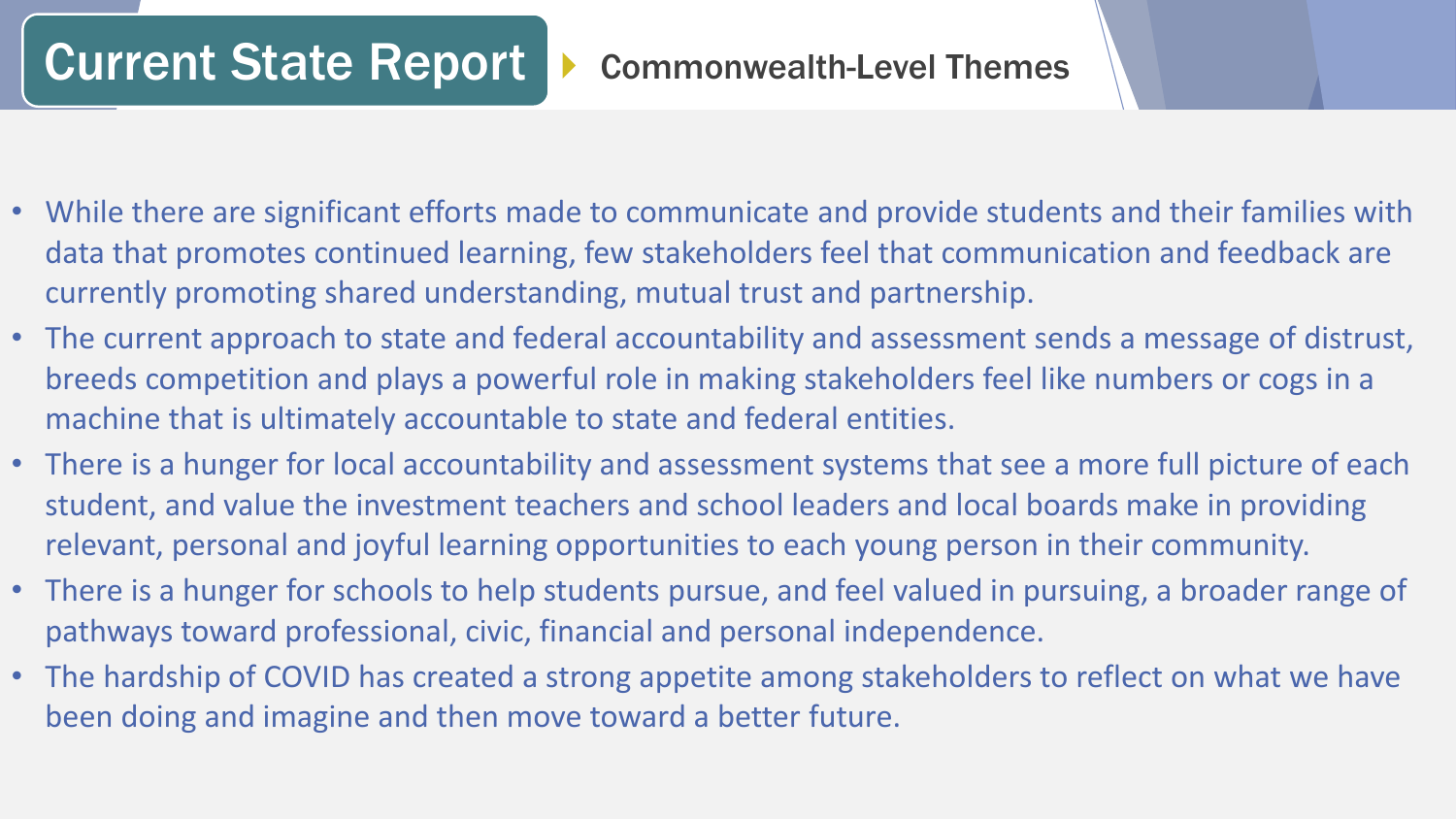## **Discussion**

- As you reflect on the profiles, user themes and commonwealth themes … What insights, needs and questions feel important to you?
- **In pairs**
- Share out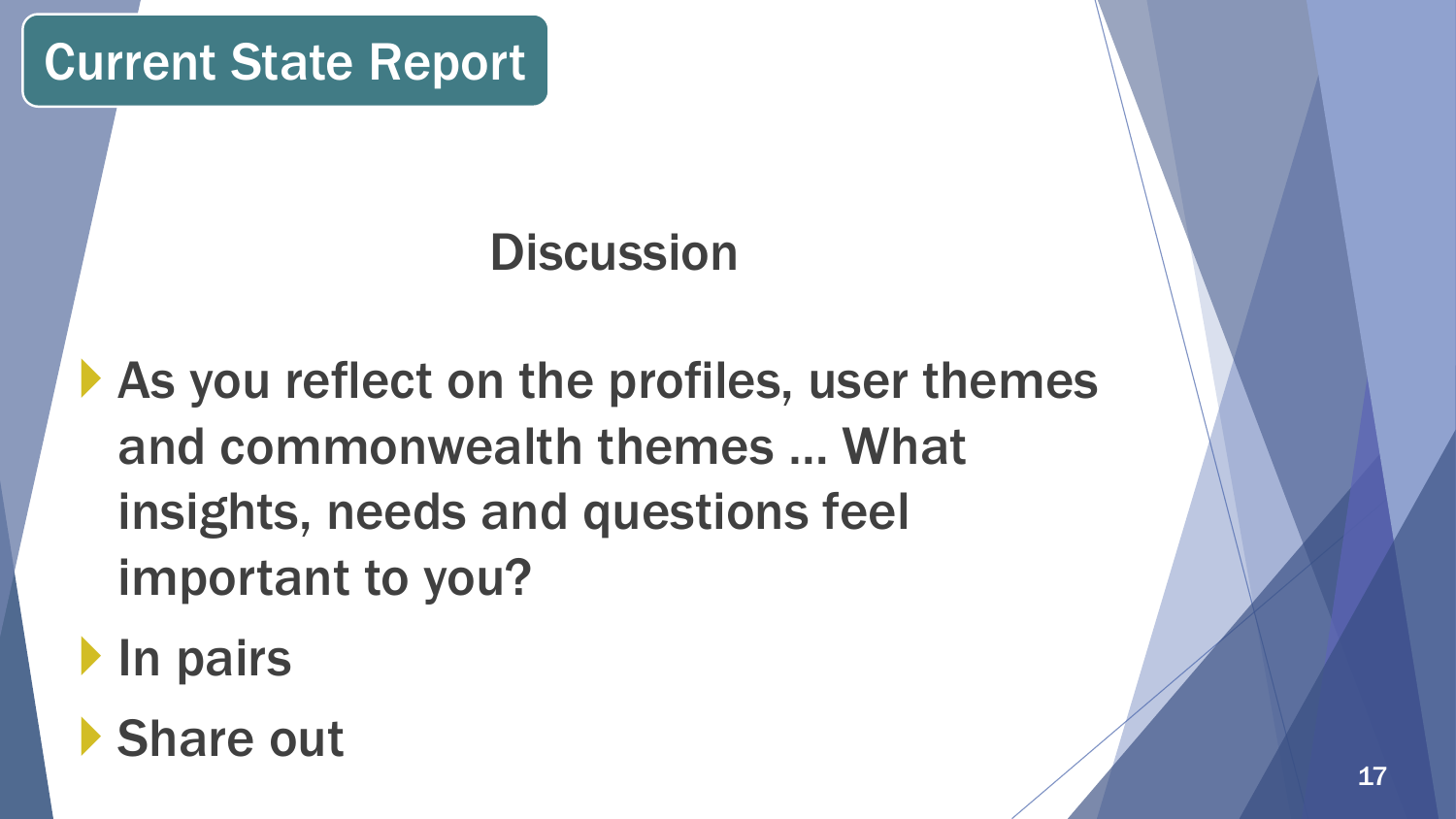### Exploring Future State and Learning Agenda Implication

Current State

#### Commonwealth Theme:

The system doesn't really know, see or value each stakeholder as an individual. This was as true for students and families as it was teachers and leaders. There are similar feelings from communities that the system doesn't adequately see, know or value the aspirations, assets and challenges of their community.

#### Future State

Students, families, teachers and local education leaders feel seen, known and welcomed at school, not just in their role, but as whole individuals and members of their broader community.

Communities, and the students, families and educators within them feel seen, known and valued by Kentucky state government officials.

#### Learning Agenda

**Big Question: What is causing** stakeholders to feel like numbers, or gears in the public education machine?

#### Subquestions:

- What common practices, procedures, or beliefs/assumptions cause stakeholders feel unseen, unknown or undervalued?
- What policies (local, state or federal) relate to or foster these practices, procedures, beliefs/assumptions?
- What role does accountability and assessment play? What role could they play?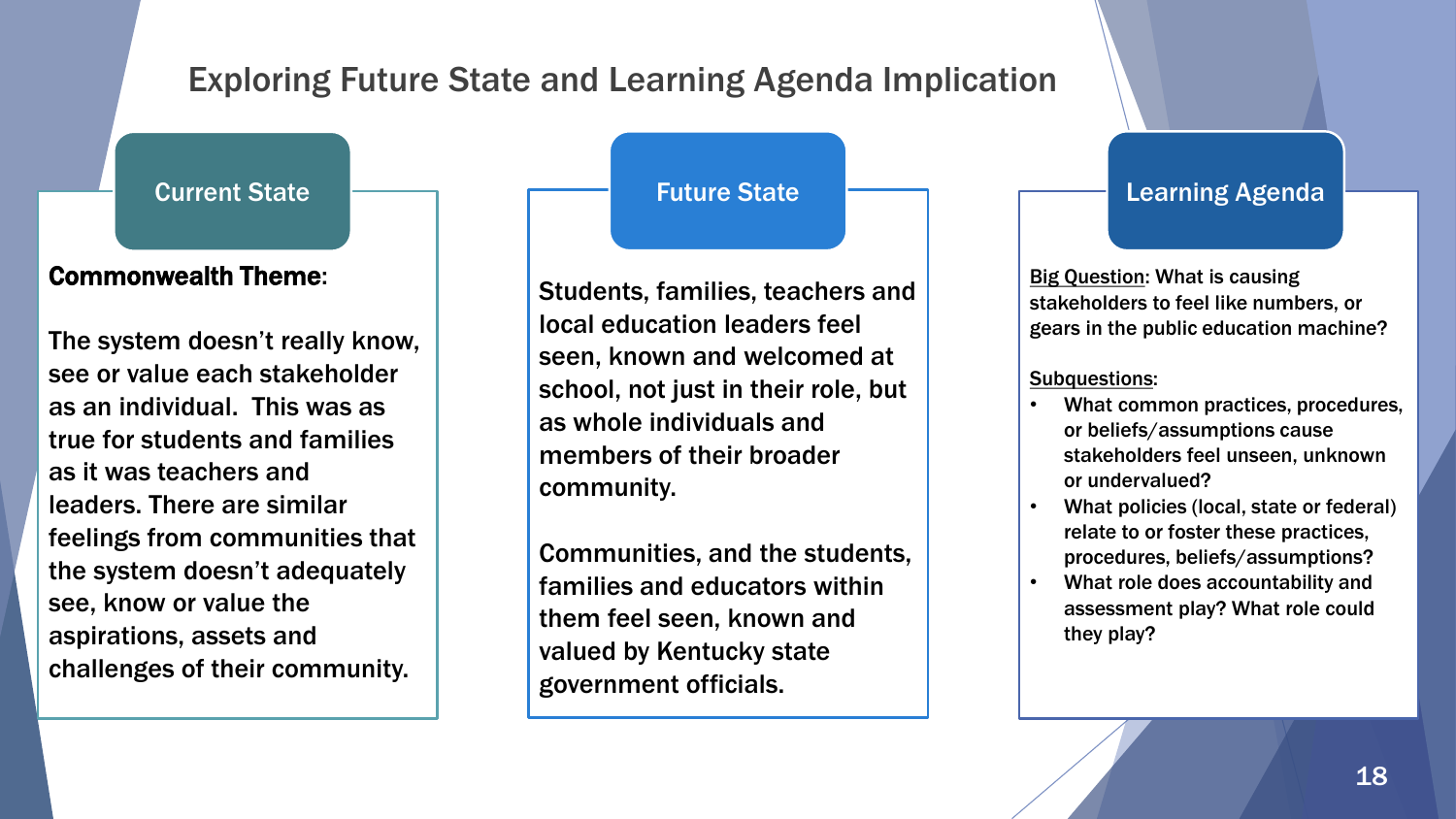### Exploring Future State and Learning Agenda Implication

Current State

#### Stakeholder-Specific Theme*:*

*Students need supports that focus on their holistic well-being because of anxiety and pressure associated with being a young person.*

Future State

- Students can voice when they are feeling pressure, or when things seem like they aren't working.
- When students voice needs, educators respond in ways that provide support, continue to express belief in the capability and potential of the young person, and reinforce or deepen the human connection between educator and student.
- Educators have access to a range of strategies, resources, partners and methods that meet students' socialemotional needs.

Learning Agenda

Big Question: What are the sources of stress and pressure for Kentucky's youth? What is helpful?

Subquestions:

- What common practices, procedures or beliefs/assumptions contribute to student stress and pressure?
- What policies (local, state or federal) relate to or foster these practices, procedures, beliefs/assumptions?
- What role does accountability and assessment play? Could they play?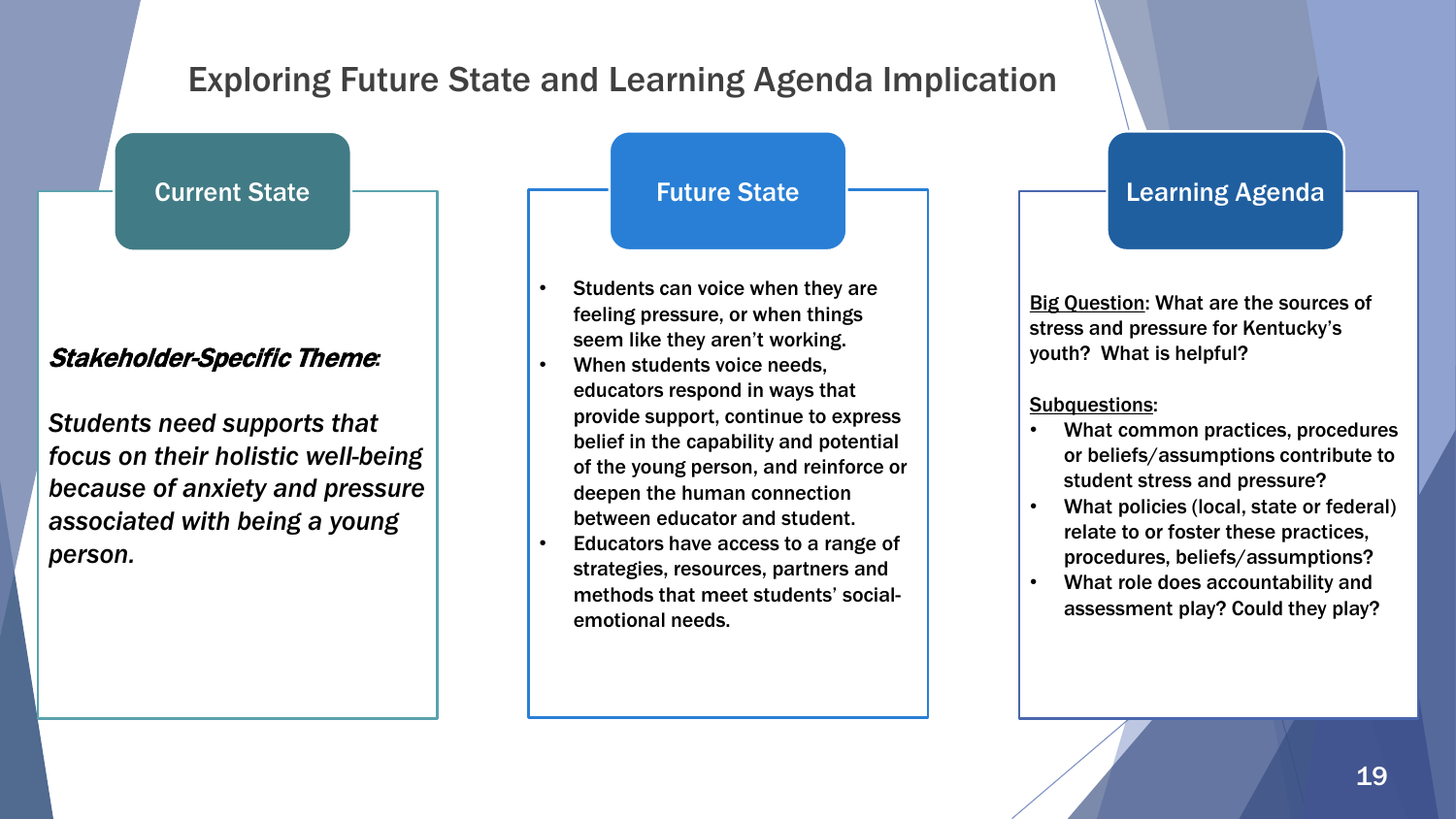### Learning Agenda

Big Question: What are the sources of stress and pressure for Kentucky's youth? What is helpful?

#### Subquestions:

- What common practices, procedures or beliefs/assumptions contribute to student stress and pressure?
- What policies (local, state or federal) relate to or foster these practices, procedures, beliefs/assumptions?
- What role does accountability and assessment play? Could they play?

L3 Engagement with the learning agenda may take more than one form:

- Deepening, sharpening and expanding value of current work
- Providing focus for new work to address nagging issues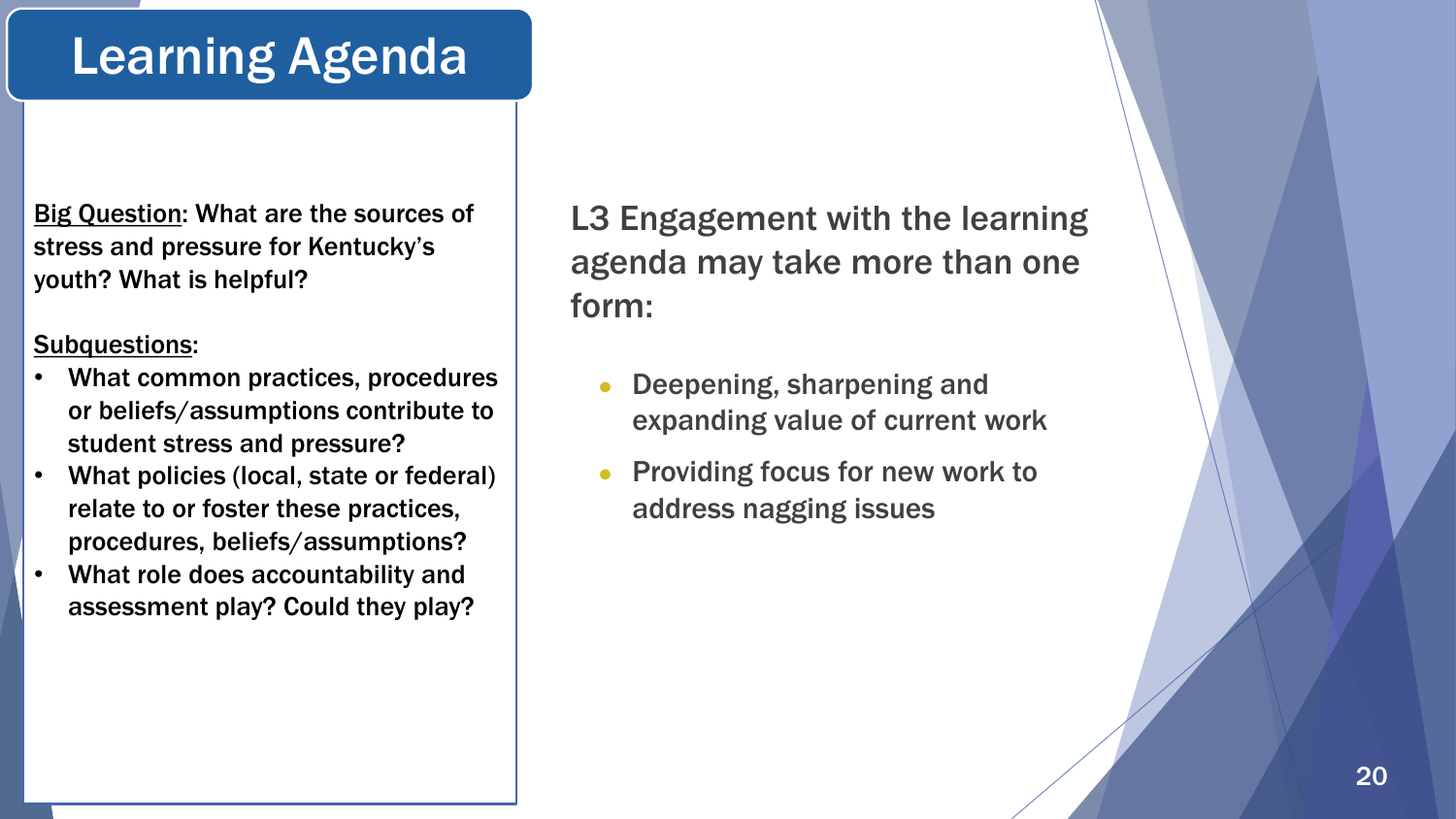### Learning Agenda

#### Levels of authority required to scale learning will vary.

#### LOCAL STRATEGIES:

Strategies that can be implemented within existing local authority

● *KDE can provide capacity-building and network communities with similar strategies with one another to accelerate learning and foster scaling.* 

#### STATE STRATEGIES:

Strategies for which local districts would need new authority or flexibility from state or federal policies, procedures or practices

- **KDE and KSBE can be learning from and** *research partners working with L3 teams to pinpoint the state or federal level.*
- *KDE can work internally to change procedures or practices.*
- *KSBE can waive some state regulations.*
- *KDE and KSBE can engage the public policy community to facilitate policy change.*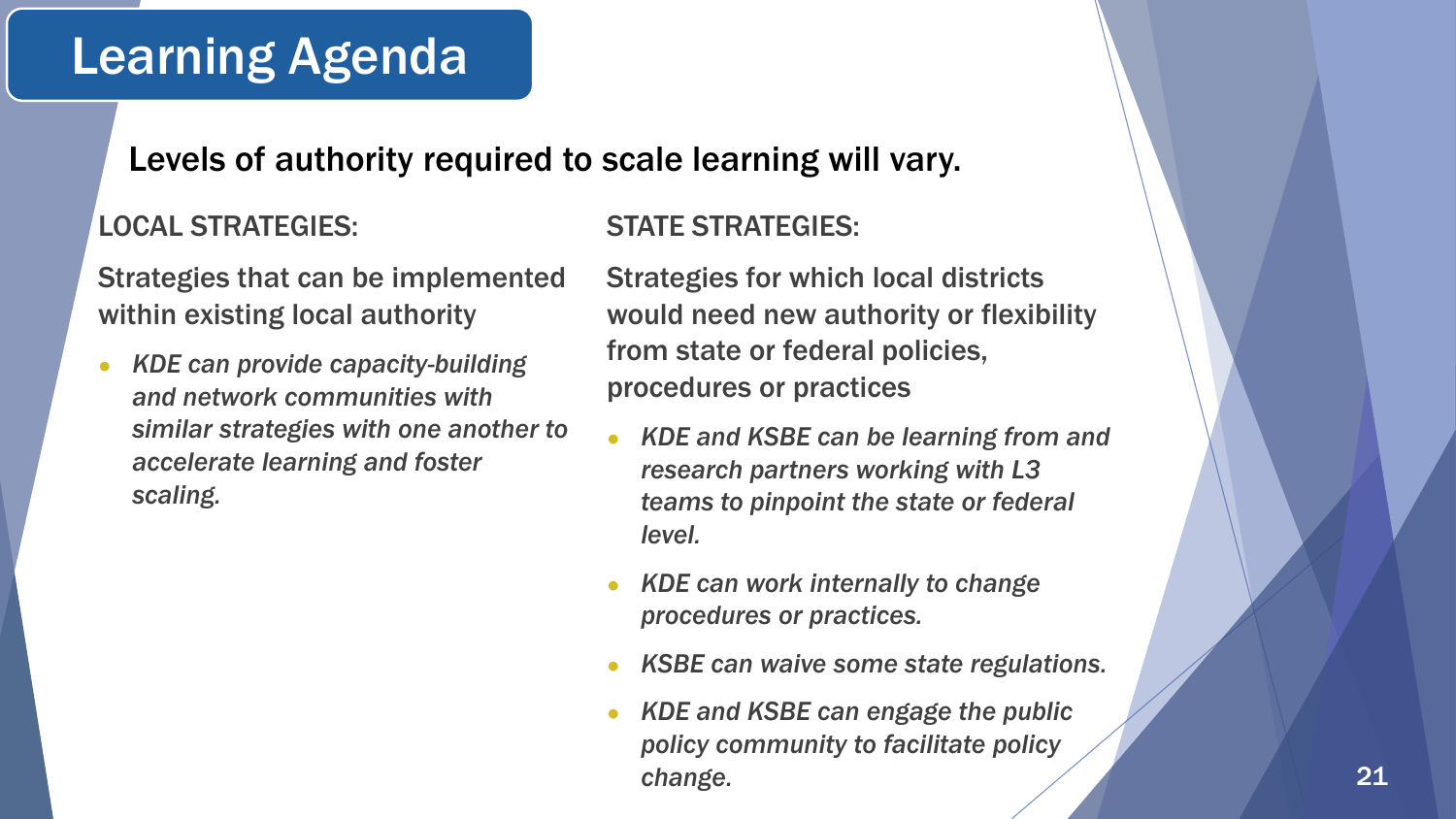# In the Coming School Year

### Fall 2021 – Spring 2022



Capture local insights

Determine how to be responsive and supportive

Refine the learning agenda

Expand L3 participation

Develop policy, practice and behavior-change strategies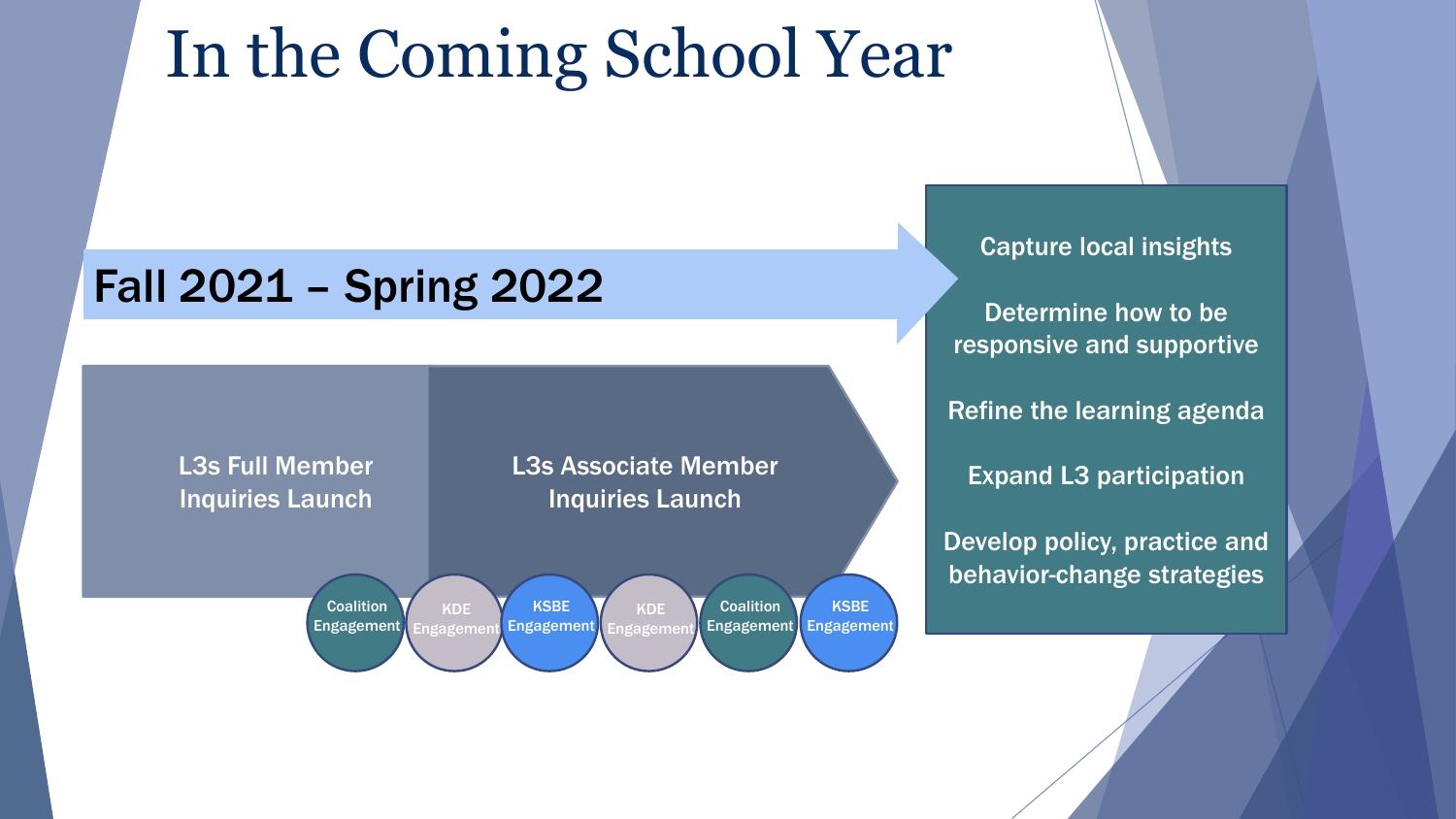# Questions or Thoughts?